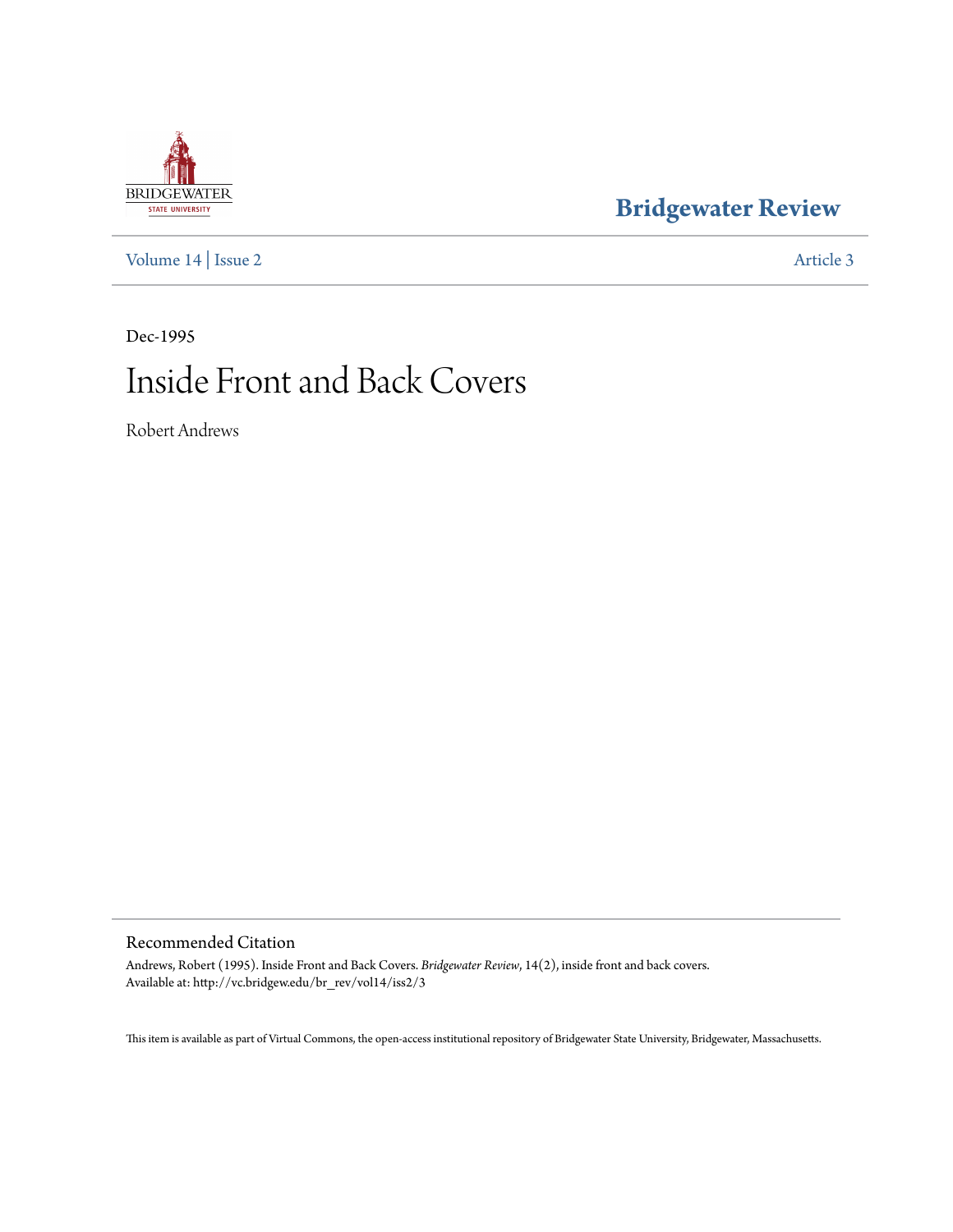

The Bridgewater State College Artist-in-Residence for Fall, 1995 is Robert Andrews, who specializes in mosaics and has completed commissions for churches and other public buildings in various locations throughout the United States, as well as for a church in London. Andrews is a graduate of Bridgewater State College, and is well known to many Bridgewater students and *faculty through his years ofteaching atseveral area high schools.*

His slide lecture, given at the college on October 19, 1995, discussed his working procedures and several of his projects, and a video showed the artist installing a mosaic on the enormous vault of a church in California, working from a walkway of scaffolding about ninety feet above the floor. The following Saturday he took a group of students, faculty and staff to the Greek Orthodox Church of the Transfiguration in Lowell, where he presented and explained his largest mosaic project, completed over a thirty year period. All of the upper walls and ceiling vaults are covered with his mosaics, made in colored glass which comes mostly from Venice. These portray, in a combination of Byzantine style with a modern cast, the religious personages and scenes arranged according to long-established conventions for Byzantine and later Greek Orthodox churches. (The style and program for location *ofthese images within a church were established as early as the sixth century.)*